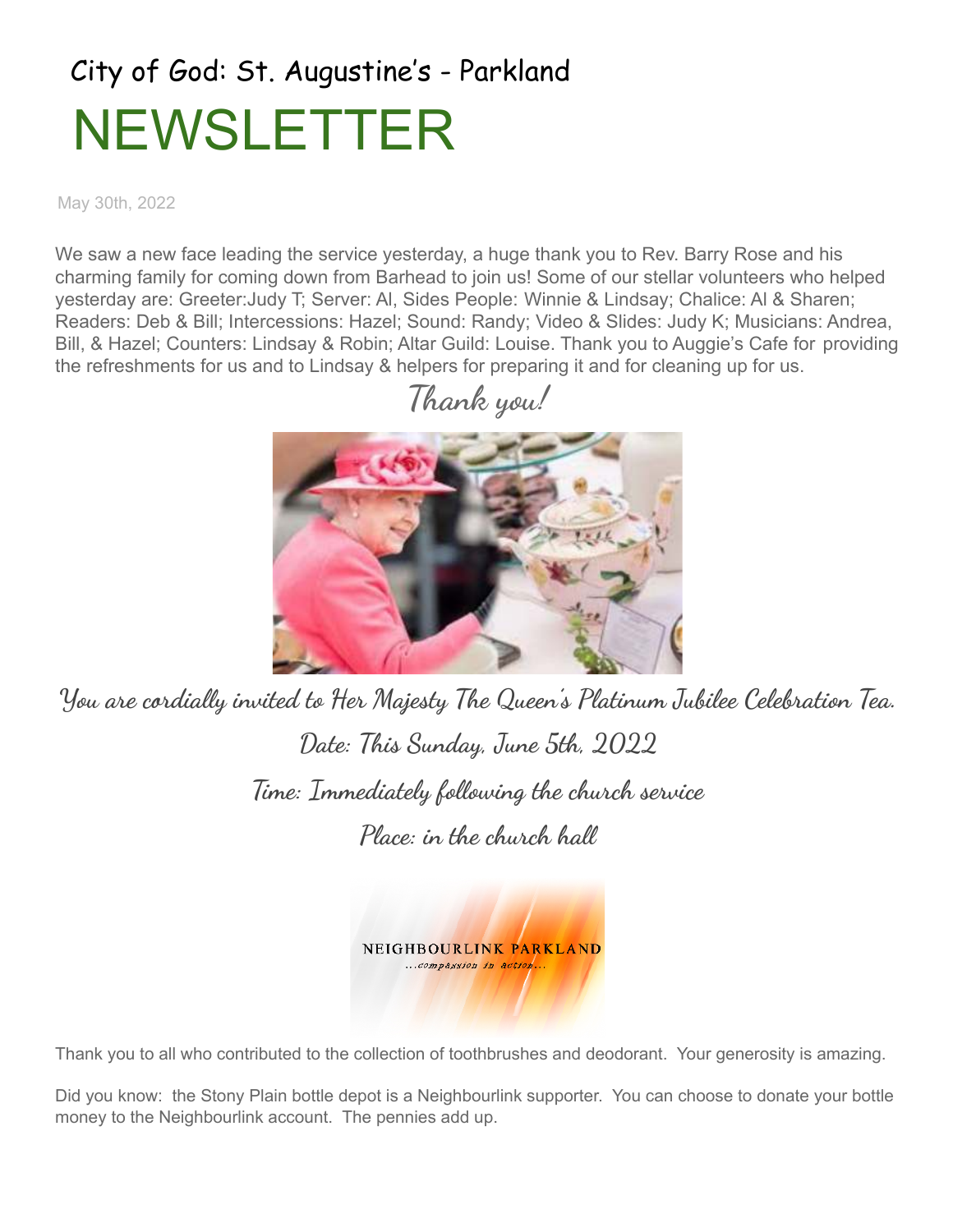

The Salvation Army is holding their first Bike-a-Thon fundraiser in June. They provide much needed financial support to Neighbourlink so our very own Bill Courtis is returning the favor by signing up to ride in the bike-a-thon. As is the case with their Christmas Kettle campaign, any funds raised within the Tri-Region are donated back and spent on worthy causes within the Tri-Region. Please see Bill if you'd like to sponsor him in his efforts!



### *Save the date: Friday, June 10th at 6:30pm*

Bring a dish to share and your favorite game(s) to enjoy a night of food, games, and fellowship!



#### *The ACW WINDUP will take place at*

Something Else Restaurant, Spruce Grove on June 8th @ One O'clock Please RSVP by June 5th at 780-962-1392 and leave a message if you are planning to attend.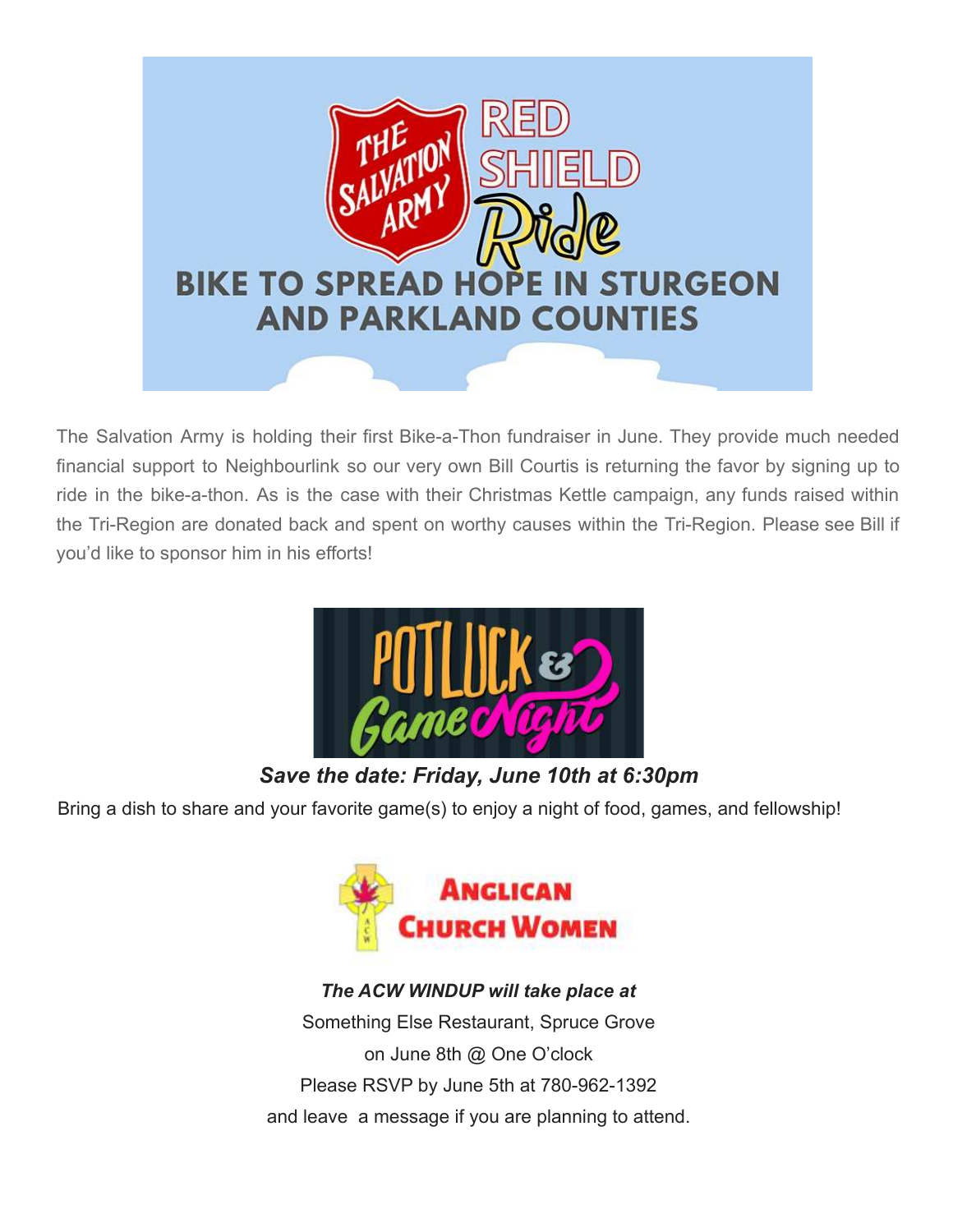# *Tabernacle Candle:*

The candle was not sponsored this week



If you would like to sponsor the candle for \$10 in memory of a loved one (perhaps on a birthday, anniversary or other important date), please do let us know! We are not limited to one sponsor per week.

Upcoming dates:

| June 5th  | · open                                                        |
|-----------|---------------------------------------------------------------|
| June 12th | · Winnie Kennair in memory of her father, John Eve            |
| June 19th | · Louise Fairfield in memory of her sister, Dorothy           |
| June 26th | · Winnie Kennair in memory of Christopher Eve on his birthday |
| July 3rd  | · open                                                        |